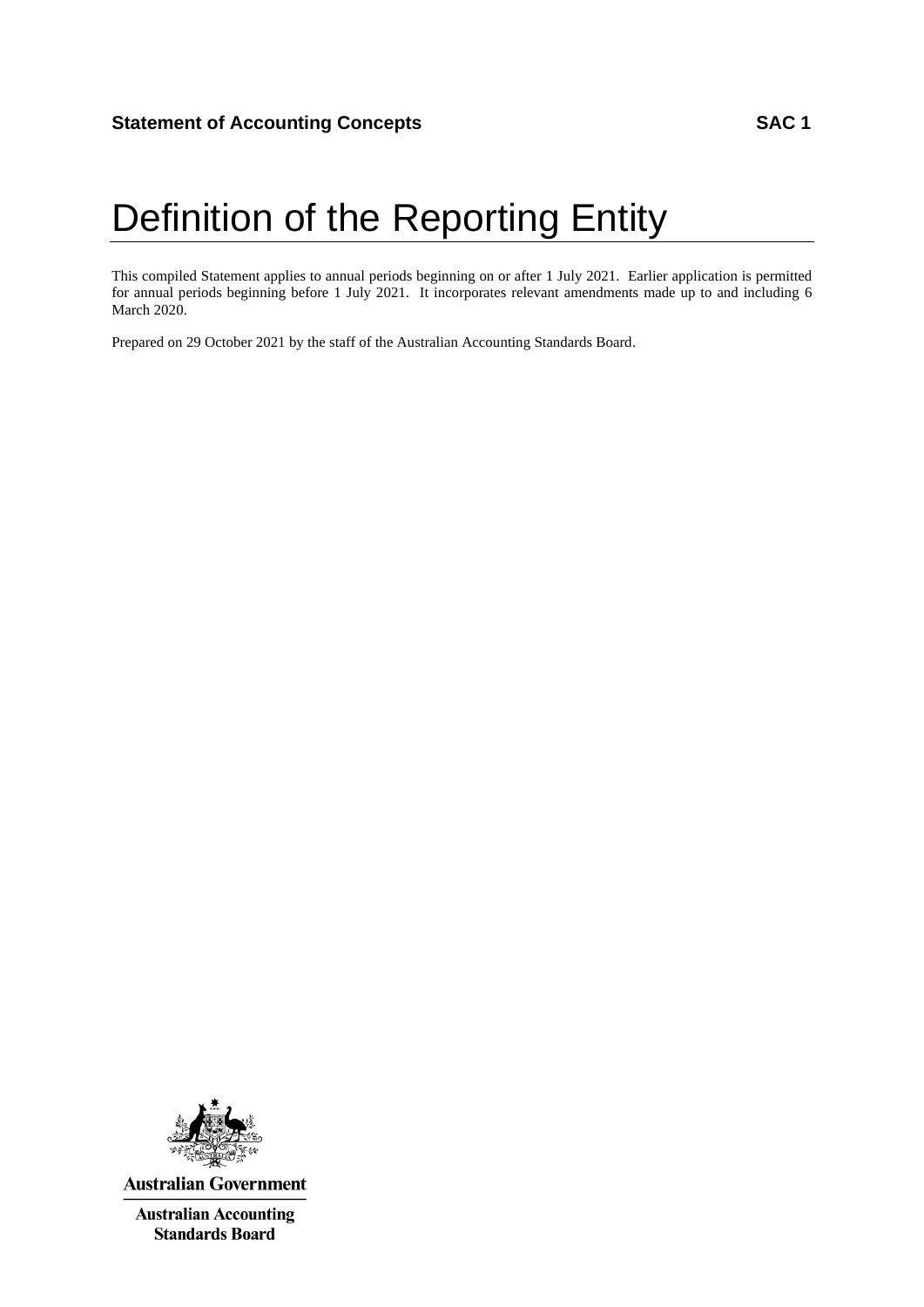# **Obtaining copies of Statements**

Compiled versions of Statements, original Statements and amending pronouncements (see Compilation Details) are available on the AASB website: www.aasb.gov.au.

Australian Accounting Standards Board PO Box 204 Collins Street West Victoria 8007 AUSTRALIA

Phone: (03) 9617 7600<br>E-mail: standard@aasb. standard@aasb.gov.au Website: www.aasb.gov.au

### **Other enquiries**

Phone: (03) 9617 7600<br>E-mail: standard@aasb. standard@aasb.gov.au

#### COPYRIGHT

© Commonwealth of Australia 2021

This work is copyright. Apart from any use as permitted under the *Copyright Act 1968*, no part may be reproduced by any process without prior written permission. Requests and enquiries concerning reproduction and rights for commercial purposes should be addressed to The National Director, Australian Accounting Standards Board, PO Box 204, Collins Street West, Victoria 8007.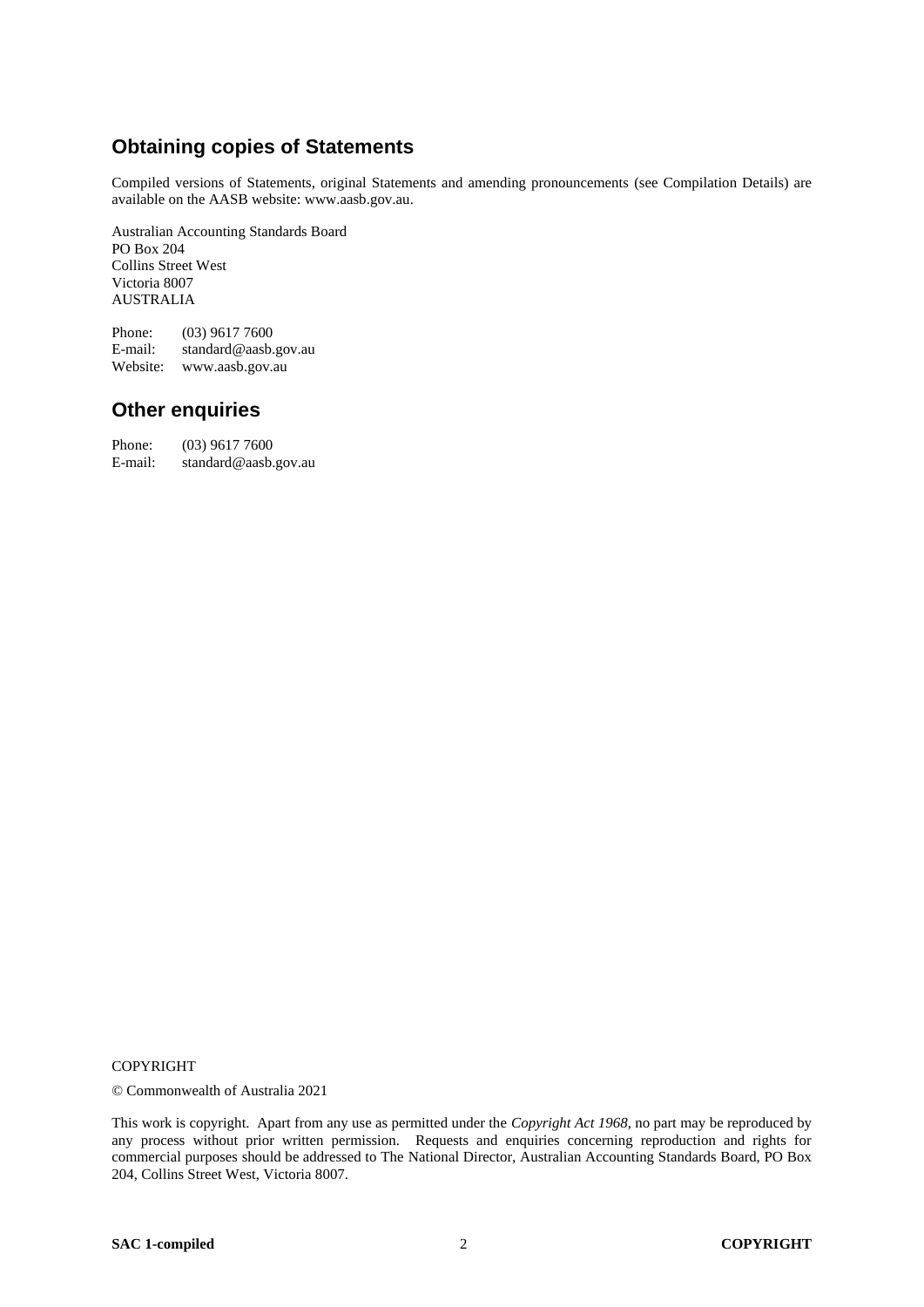### **Contents**

#### **STATEMENT OF ACCOUNTING CONCEPTS SAC 1** *DEFINITION OF THE REPORTING ENTITY*

|                                                                                | from paragraph |
|--------------------------------------------------------------------------------|----------------|
| <b>CITATION</b>                                                                |                |
| <b>APPLICATION AND OPERATIVE DATE</b>                                          | 2              |
| <b>INTRODUCTION</b>                                                            | 3              |
| <b>DEFINITIONS</b>                                                             | 6              |
| <b>DISCUSSION</b>                                                              |                |
| <b>General Purpose Financial Reporting</b>                                     | 7              |
| <b>The Reporting Entity Concept</b>                                            | 10             |
| <b>Identification of Whether Dependent Users Exist</b>                         | 19             |
| Separation of management from economic interest                                | 20             |
| Economic or political importance/influence                                     | 21             |
| Financial characteristics                                                      | 22             |
| <b>Implications of Application of the Reporting Entity Concept</b>             |                |
| Implications of the criterion for identification of a reporting entity         | 23             |
| Groups of entities as reporting entities                                       | 29             |
| Implications of the reporting entity concept for current practice              | 33             |
| <b>Implications of the Reporting Entity Concept for Differential Reporting</b> | 34             |
| <b>ACCOUNTING CONCEPTS</b>                                                     |                |
| <b>Discussion and Definitions</b>                                              | 38             |
| <b>Concept of the Reporting Entity</b>                                         | 40             |
| Preparation of general purpose financial reports                               | 41             |

### **COMPILATION DETAILS**

Statement of Accounting Concepts SAC 1 *Definition of the Reporting Entity* (as amended) is set out in paragraphs 1 – 41. This Statement should be read in the context of Australian Accounting Standards and the *Framework for the Preparation and Presentation of Financial Statements*.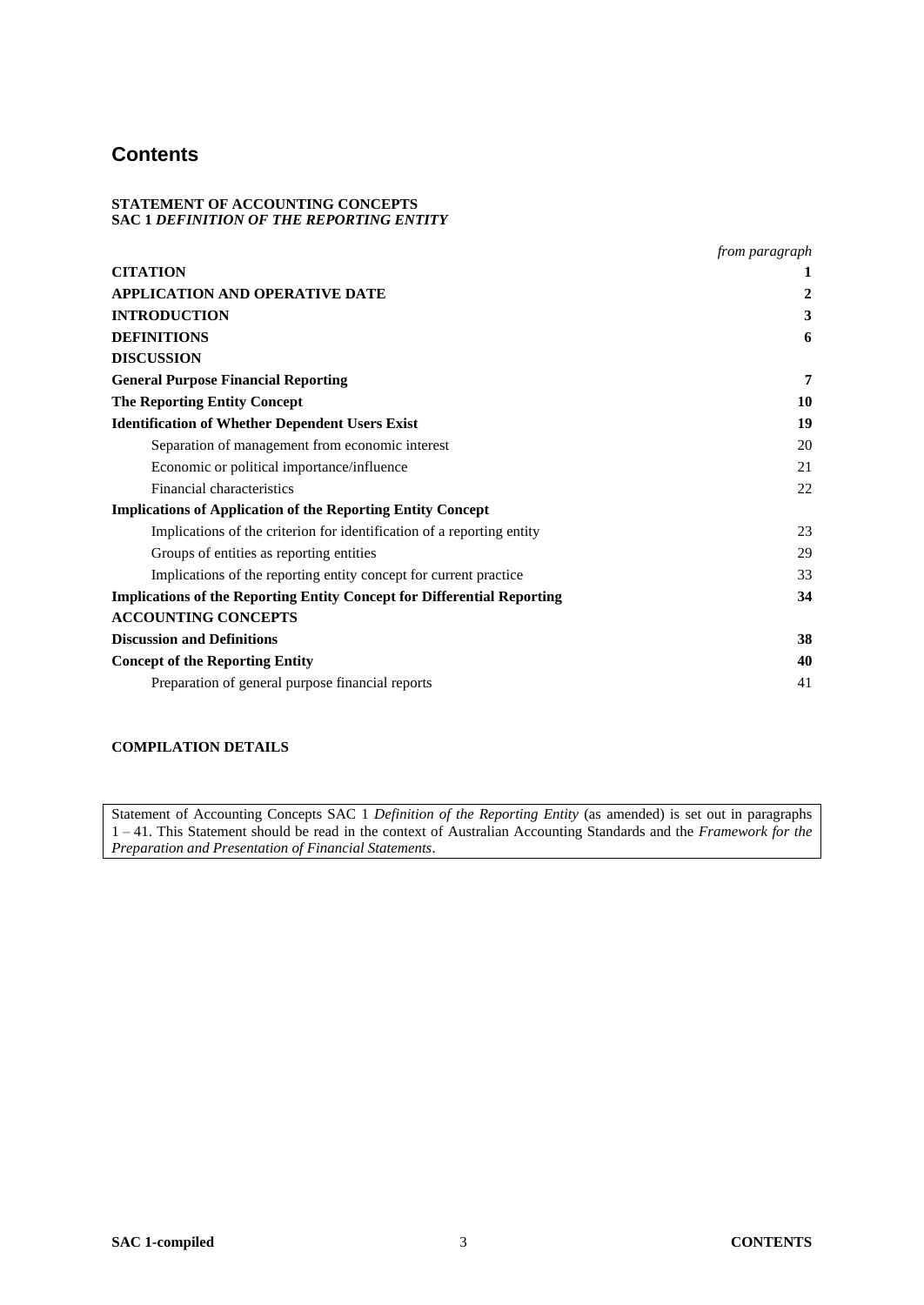### **Statement of Accounting Concepts SAC 1**

The Australian Accounting Research Foundation and the Accounting Standards Review Board issued SAC 1 *Definition of the Reporting Entity* in August 1990.

This compiled version of SAC 1 applies to annual periods beginning on or after 1 July 2021. It incorporates relevant amendments contained in AASB pronouncements up to and including 6 March 2020 (see Compilation Details).

# **Statement of Accounting Concepts SAC 1** *Definition of the Reporting Entity*

### **Citation**

1 This Statement may be cited as Statement of Accounting Concepts SAC 1 "Definition of the Reporting Entity".

# **Application and Operative Date**

- 2 This Statement applies to each reporting entity in relation to its first reporting period that ends on or after 31 August 1990, and in relation to subsequent reporting periods. [Note: For application dates of paragraphs changed or added by an amending pronouncement, see Compilation Details.]
- 2A This Statement does not apply in relation to reporting periods beginning on or after 1 July 2021 to:
	- (a) for-profit private sector entities that are required by legislation to prepare financial statements that comply with either Australian Accounting Standards or accounting standards;
	- (b) other for-profit private sector entities that are required only by their constituting document or another document to prepare financial statements that comply with Australian Accounting Standards, provided that the relevant document was created or amended on or after 1 July 2021; and
	- (c) other for-profit entities (private sector or public sector) that elect to prepare general purpose financial statements.
- 2B If an entity identified in paragraph 2A elects to apply the *Conceptual Framework for Financial Reporting* to an annual reporting period prior to its mandatory application for the entity, the entity shall not apply this Statement to that period.

### **Introduction**

- 3 The purpose of this Statement is to define and explain the concept of a reporting entity and to establish a benchmark for the minimum required quality of financial reporting for such an entity.<sup>1</sup> This Statement outlines the circumstances in which an entity or economic entity should be identified as a reporting entity. It also outlines the criterion for determining, for financial reporting purposes, the boundaries of a reporting entity.
- 4 In relation to the benchmark for the minimum required quality of financial reporting, this Statement specifies that reporting entities shall prepare general purpose financial reports and that these are reports which comply with Statements of Accounting Concepts and Accounting Standards.
- 5 This Statement does not consider techniques of accounting for and the method of presentation of financial information about a reporting entity. Such considerations are included in Accounting Standards.

<sup>1</sup> In the Discussion section of this Statement, the term "entity" should be read as referring also to an economic entity, except where the narrower meaning of the term is specified.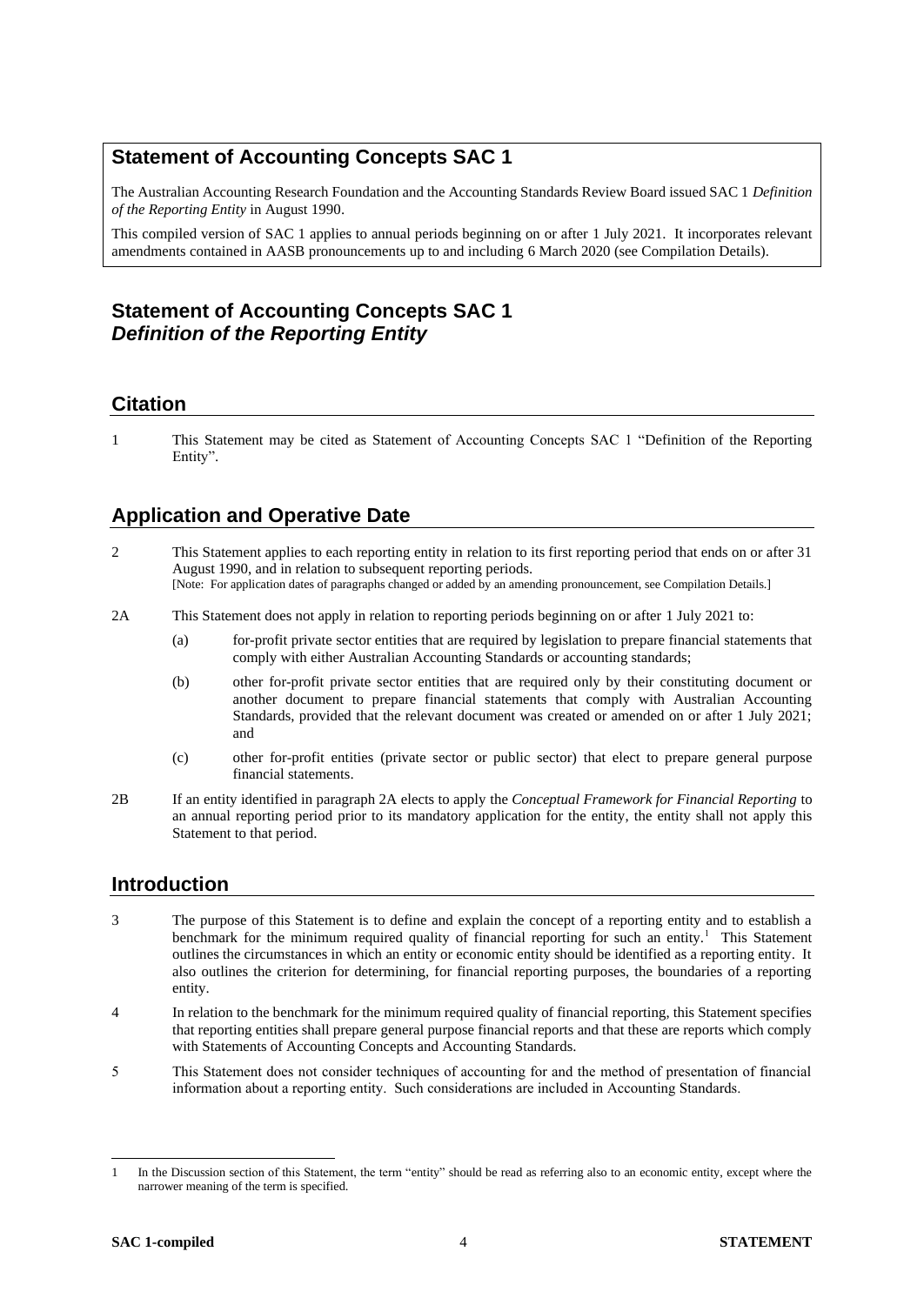### **Definitions**

6 For the purposes of this Statement:

**"control"** means the capacity of an entity to dominate decision-making, directly or indirectly, in relation to the financial and operating policies of another entity so as to enable that other entity to operate with it in achieving the objectives of the controlling entity;

**"economic entity"** means a group of entities comprising a controlling entity and one or more controlled entities operating together to achieve objectives consistent with those of the controlling entity;

**"entity"** means any legal, administrative, or fiduciary arrangement, organisational structure or other party (including a person) having the capacity to deploy scarce resources in order to achieve objectives; and

**"general purpose financial report"** means a financial report intended to meet the information needs common to users who are unable to command the preparation of reports tailored so as to satisfy, specifically, all of their information needs.

### **Discussion**

# **General Purpose Financial Reporting**

- 7 Statement of Accounting Concepts SAC 2 "Objective of General Purpose Financial Reporting" states that general purpose financial reports are prepared to provide users with information about the reporting entity which is useful for making and evaluating decisions about the allocation of scarce resources (hereinafter "resources"). When general purpose financial reports meet this objective they will also be a means by which managements and governing bodies discharge their accountability to those users. If Statements of Accounting Concepts and Accounting Standards are to be effective in ensuring adequate disclosure of information to users of general purpose financial reports, it is necessary that all those entities which should report, do report. In addition, if the regulation of general purpose financial reporting is to be developed on a rational and efficient basis, it is equally important that those entities for which there is no justification to report are not required to report.
- 8 Financial reports which meet the objective of general purpose financial reporting are general purpose financial reports. General purpose financial reports should be prepared when there exists, in relation to an entity, users whose information needs have common elements, and those users cannot command the preparation of information to satisfy their individual information needs. Such reports will provide users with appropriate information for making decisions relating to the efficient allocation of resources.
- 9 Efficient allocation of resources is facilitated by ensuring that general purpose financial reports contain information of at least the minimum required quality. Accordingly, general purpose financial reports should be prepared in accordance with Statements of Accounting Concepts and Accounting Standards.

# **The Reporting Entity Concept**

- 10 A number of alternative concepts of the reporting entity are implicit in existing legislation and regulations which specify the entities which should prepare general purpose financial reports. These concepts include the legal entity concept, which has been employed in legislation in the private sector, and a broad concept based on accountability of elected representatives and appointed officials, which has been employed in the public sector. In the private sector it has been common for entities to be required to report whenever they have had legal status (for example, companies have been so obliged). In the public sector the accent on accountability has seen widespread application of the fund concept of reporting, which implies a concern with reporting the results of individual funds. In other cases, the concept based on accountability of elected representatives and appointed officials has led to entities which have such representatives and/or officials preparing general purpose financial reports.
- 11 The concepts referred to in paragraph 10 do not give adequate consideration to user needs in identifying the reporting entity. In the private sector it is possible that users exist in respect of reporting entities which are not legal entities and for which legislation requiring the preparation of general purpose financial reports does not exist, for example, partnerships, most trusts, and associations. Similarly, in the public sector it is possible that users exist in respect of entities other than the fund or the electoral entity, for example, in respect of individual statutory authorities, departments and governments. If accounting concepts, developed within a framework which identifies users' information needs as primary, are to satisfy the objective of general purpose financial reporting, those concepts must be related to users' information needs.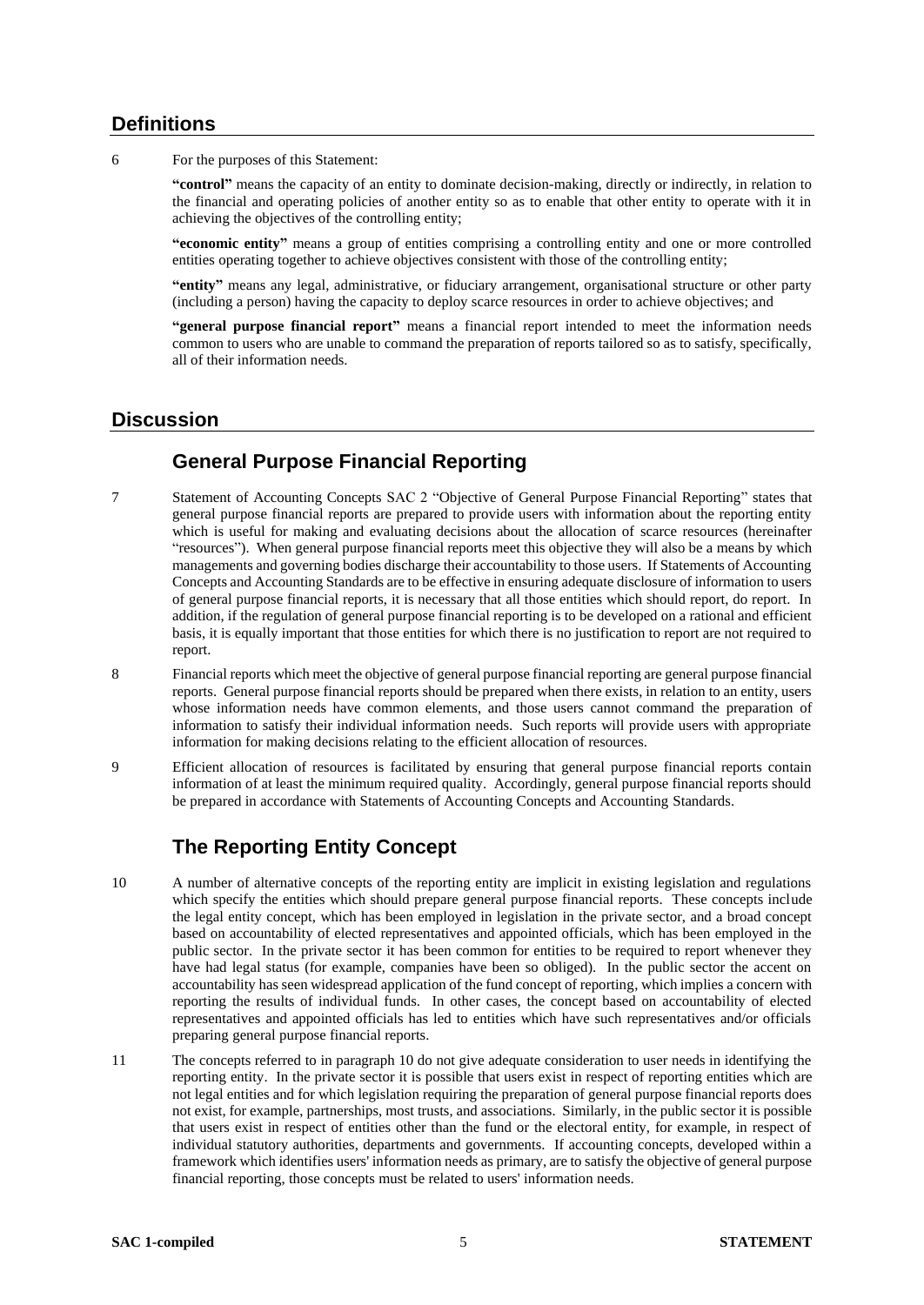- 12 This Statement adopts a concept of the reporting entity which is tied to the information needs of users and the nature of general purpose financial reports. The concept requires that individual reporting entities be identified by reference to the existence of users who are dependent on general purpose financial reports for information for making and evaluating resource allocation decisions. This means that a class of entity defined under another concept, such as the legal or fund concepts (for example, proprietary companies or special and general purpose funds), may include some entities which should be identified as reporting entities, by virtue of the existence of users dependent on general purpose financial reports prepared by the entity, and other entities which should not be so identified.
- 13 It should therefore be noted that the concept of the reporting entity adopted by this Statement is not dependent on the sector – public or private – within which the entity operates, the purpose for which the entity was created – business or non-business/profit or not-for-profit – or the manner in which the entity is constituted – legal or other. It is a concept which is tied to the objective of general purpose financial reporting and, as noted in paragraph 12, is a concept which requires all entities with users dependent on general purpose financial reports for information to prepare such reports.
- 14 The concept of the reporting entity and the identification of the boundaries of a reporting entity are related. For example:
	- (a) if the concept of the reporting entity adopted was based on a class of legal entity (such as a company), this would imply identification of the boundaries of the entity by reference to legal considerations, which would mean that only entities of that legal class could be aggregated to form a reporting entity; and
	- (b) if the fund concept of the reporting entity was adopted, this would imply identification of the boundaries of the reporting entity by reference to the functional uses for which resources were designated and deployed. This would (unless more than one concept of the reporting entity was adopted) render illogical and inoperative the concept of aggregating separate funds to recognise the existence of a reporting entity.
- 15 However, the concept of the reporting entity established by this Statement is one linked to the information needs of users of general purpose financial reports in making and evaluating resource allocation decisions. The provision of information for these purposes is the criterion used to determine the boundaries of a particular reporting entity.
- 16 The disclosure of the resources that an entity has the capacity to deploy, and the results of their deployment, will assist users to determine the performance and financial position of the entity. Such information will assist users in making resource allocation decisions and is necessary for the evaluation of past decisions. For these purposes, information about all resources able to be deployed by a reporting entity is relevant, whatever the legal or administrative structure established to manage those resources. Thus, where an entity controls other entities, there should be disclosed information regarding the resources of controlled entities as well as the resources of the controlling entity because all of these resources may be deployed by the controlling entity for its own advantage.
- 17 Accordingly, while in some instances a reporting entity will comprise an individual entity, in other instances a reporting entity will comprise a group of entities, some of which individually may be reporting entities. One of the entities within the group will control the other entities so that they operate together to achieve objectives consistent with those of the controlling entity. The group, which may be termed an economic entity, will be a reporting entity where there exist users dependent on general purpose financial reports for making and evaluating resource allocation decisions regarding the collective operation of the group of entities. Whether one entity has the capacity to control other entities, and therefore whether an economic entity exists, will depend on an evaluation of the circumstances of the particular entities. In determining whether control exists, the factors to be considered include the following: extent and implications of financial dependence, capacity to appoint or remove managements or governing bodies, and power to direct operations.
- 18 For the purposes of this Statement, an individual would normally constitute an entity as defined in paragraph 6. However, it should be noted that individuals with the capacity to deploy resources, but not in order to achieve their own objectives, will not meet the definition of an economic entity, for example: a trustee whose relationship with a trust does not extend beyond the normal responsibilities of a trustee, and a liquidator of an entity.

### **Identification of Whether Dependent Users Exist**

19 For the purposes of this Statement, the identification of an entity as a reporting entity is linked to the information needs of users of general purpose financial reports. In many instances, it will be readily apparent whether, in relation to an entity, there exist users who are dependent on general purpose financial reports as a basis for making and evaluating resource allocation decisions. For those entities in respect of which it is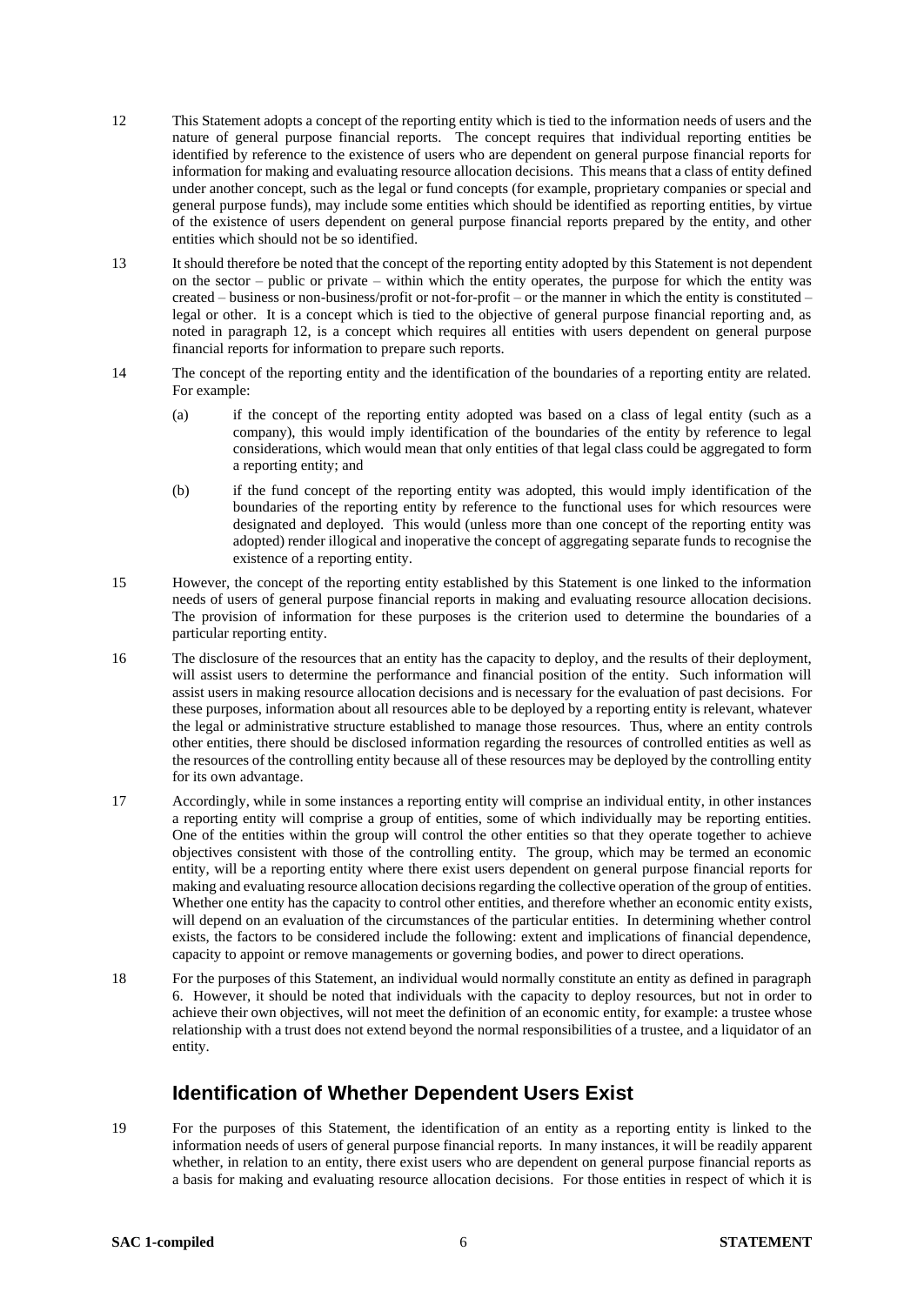not readily apparent whether such dependent users exist, the factors outlined in paragraphs 20 to 22 are identified as the primary factors to be considered in determining whether a reporting entity exists. These factors are indicative only, and are not the only factors that will be relevant in determining whether, in a particular circumstance, an entity is a reporting entity.

#### **Separation of management from economic interest**

20 The greater the spread of ownership/membership and the greater the extent of the separation between management and owners/members or others with an economic interest in the entity, the more likely it is that there will exist users dependent on general purpose financial reports as a basis for making and evaluating resource allocation decisions.

### **Economic or political importance/influence**

21 Economic or political importance/influence refers to the ability of an entity to make a significant impact on the welfare of external parties. The greater the economic or political importance of an entity, the more likely it is that there will exist users dependent on general purpose financial reports as a basis for making and evaluating resource allocation decisions. Reporting entities identified on the basis of this factor are likely to include organisations which enjoy dominant positions in markets and those which are concerned with balancing the interests of significant groups, for example, employer/employee associations and public sector entities which have regulatory powers.

### **Financial characteristics**

22 Financial characteristics that should be considered include the size (for example, value of sales or assets, or number of employees or customers) or indebtedness of an entity. In the case of non-business entities in particular, the amount of resources provided or allocated by governments or other parties to the activities conducted by the entities should be considered. The larger the size or the greater the indebtedness or resources allocated, the more likely it is that there will exist users dependent on general purpose financial reports as a basis for making and evaluating resource allocation decisions.

### **Implications of Application of the Reporting Entity Concept**

### **Implications of the criterion for identification of a reporting entity**

- 23 As the concept of the reporting entity reflected in this Statement is related to the information needs of users, it is evident that the creation of a company, statutory authority or other organisational structure does not of itself mean that the entity or organisation will qualify as a reporting entity. Judgement will be required in determining whether an entity satisfies the criterion for being so classified.
- 24 For entities which operate in the public sector, the implications of the factors listed in paragraphs 20 to 22 are that most government departments and statutory authorities will be reporting entities. This arises by virtue of the separation between the parties with an economic interest in the activities undertaken in the sector and the parties responsible for the management of those activities. (Management is elected by the parties which have an economic interest in the activities, that is, members of the public, or is appointed by others who have been so elected.) It is fundamental that those who manage resources on behalf of others should account for their performance to those who have provided the resources. Thus, in the public sector, the practical use of the factors listed in paragraphs 20 to 22 will be to identify entities which are not reporting entities. For example, medical centres established and controlled by a hospital may not be considered to be reporting entities where, individually, the amount of resources allocated to each is very low relative to the total resource allocation to the hospital and, because of that and other factors, there do not exist users dependent on general purpose financial reports relating to each centre. In such circumstances, information about the medical centres controlled by the hospital would be incorporated into the general purpose financial report of the hospital. This does not mean that the hospital will not require financial information from each of the centres for making resource allocation decisions. Rather, the implication is that financial reports prepared for this purpose by the centres would not be in the nature of general purpose financial reports, but instead would be in the nature of special purpose financial reports.
- 25 An implication of applying the reporting entity concept in the public sector is that a government as a whole, whether at the Federal, State, Territorial or local government level, would be identified as a reporting entity because it is reasonable to expect that users will require general purpose financial reports to facilitate their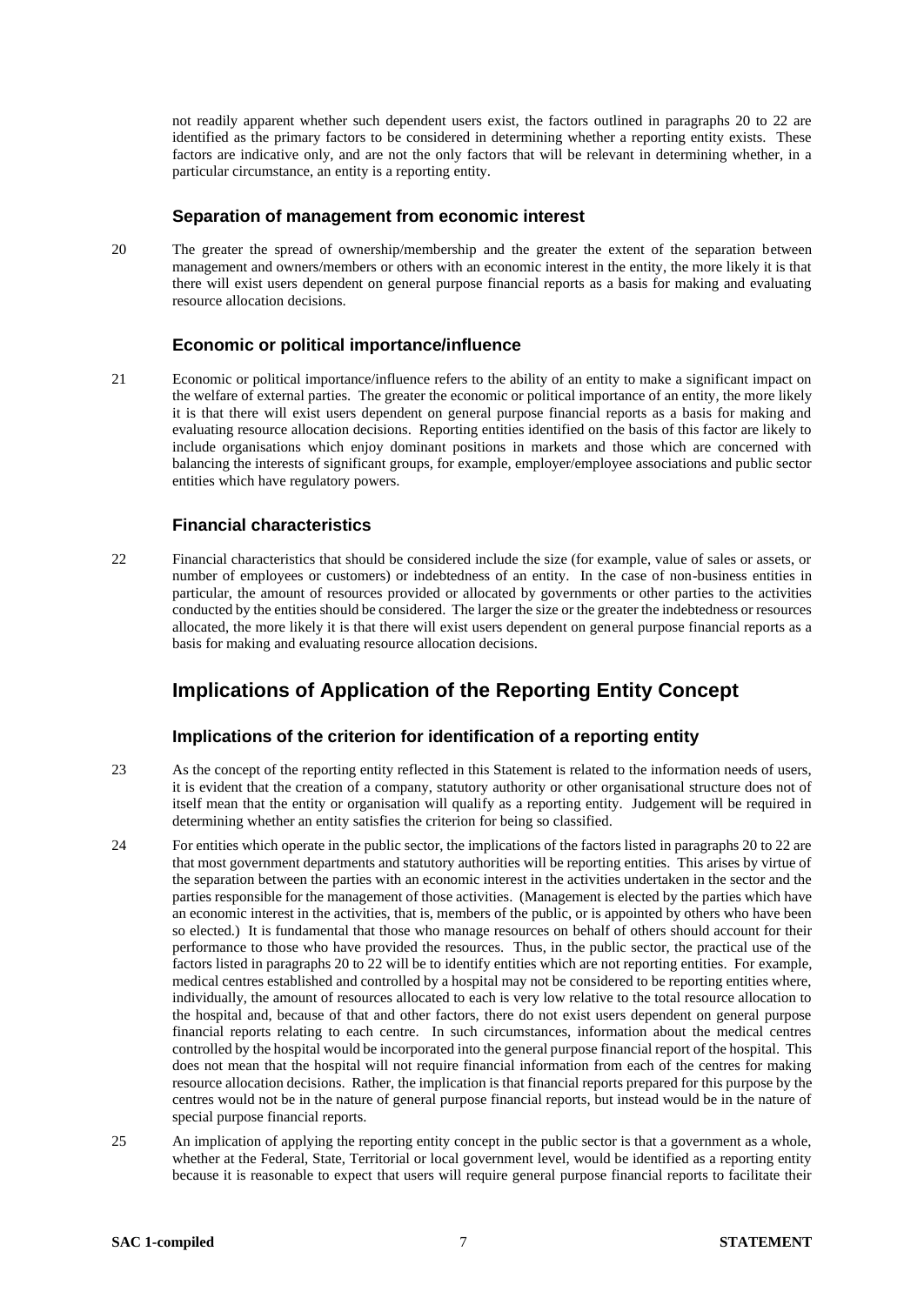decision-making in relation to the resource allocations made by, and the accountability of, those governments. At a lower level of reporting, a number of individual statutory authorities and departments (and the entities they control) may also be defined as individual reporting entities because of their economic or political significance and/or their financial characteristics (for example, resources controlled and level of indebtedness). In some cases, these factors may also identify a ministerial portfolio as a reporting entity.

- 26 In the private sector, the factors listed in paragraphs 20 to 22 will identify as reporting entities all entities in which there is significant separation of ownership/membership and management, for example public companies and listed trusts. In contrast, entities in which the members and management are an identical group, as would be the case for most sole traders, partnerships and exempt proprietary companies, would usually not be identified as reporting entities on the basis of this factor. However, there will exist circumstances in which entities such as these ought to be regarded as reporting entities. For example, an entity which undertakes the raising of debt or equity funds from the public will become a reporting entity because there will exist potential resource providers who require general purpose financial reports as a basis for making resource allocation decisions. For similar reasons, undertaking to sell an entity may result in the identification of the entity as a reporting entity. Also, the size and/or economic significance of some entities to their suppliers, clients or employees or to the public may dictate that those entities are reporting entities even though the members manage the entity. Examples of this would be professional partnerships which service a very large number of customers or clients and which enjoy a special status in the community, and exempt proprietary companies which attract a special public interest because of their financial characteristics.
- 27 There will exist some entities which will not be regarded as reporting entities, but which form part of an economic entity which is a reporting entity. This would be the case, for example, where a company is a wholly-owned subsidiary of another entity in the economic entity, and the size and other economic characteristics of the company are such that there do not exist users dependent on general purpose financial reports as a source of information for making and evaluating resource allocation decisions about the whollyowned company. Instead, users are interested in information about the collective operation of the company and the other entities comprising the economic entity. Similarly, a segment of an economic entity is unlikely to be regarded as a reporting entity because information about a segment is usually directed at improving the knowledge of users of the general purpose financial reports for the whole reporting entity, rather than catering for the needs of those users interested only in information about that segment.
- 28 Classification as a reporting entity may not be constant from one reporting period to the next. For example, a partnership or company established for the conduct of a family business may not, under normal circumstances, qualify as a reporting entity. However, where one or more partners or owners become distanced from the business or are in dispute with other participants, or where new non-family shareholders are admitted to the company, users dependent on general purpose financial reports may exist in respect of the financial reports for the periods during which disputations or non-family shareholdings occur. As such, the partnership or company would meet the conditions for classification as a reporting entity in respect of one or more reporting periods.

### **Groups of entities as reporting entities**

- 29 The concept of control as the basis for identifying an economic entity has important implications. In the public sector, the entities making up the budget sector (that is, those entities which are heavily reliant on the budget for resources) may individually be identified as reporting entities. Because they are controlled by a government, those entities together with that government and the other entities that the government controls would, as an economic entity, meet the definition of a reporting entity. In preparing a general purpose financial report for this reporting entity, that is, for the government as a whole, it may be desirable to report detailed information regarding the operation of particular segments of the government as a whole, for example, the budget sector. This Statement does not, however, require the preparation of a separate general purpose financial report relating to the group of entities comprising the budget sector because, without their controlling entity (the government as a whole), they do not form an economic entity.
- 30 In the private sector, it has been common practice for groups of entities to be recognised as an economic entity only where the entities making up the group are established in the same legal form (for example, all are companies). An implication of the concept of control is that an economic entity may comprise entities which are established in a form different from that of the controlling entity, and such entities may be parts of, or a combination of, entities recognised for other purposes.
- 31 Because an economic entity, as defined in this Statement, comprises only the controlling entity and controlled entities, those entities which are significantly influenced, but not controlled, by a member of the economic entity do not form part of the economic entity. (Entities which are significantly influenced are termed associated entities.) This means that in preparing the general purpose financial report for the economic entity, additional information about an investment in an associated entity may be reported, possibly in a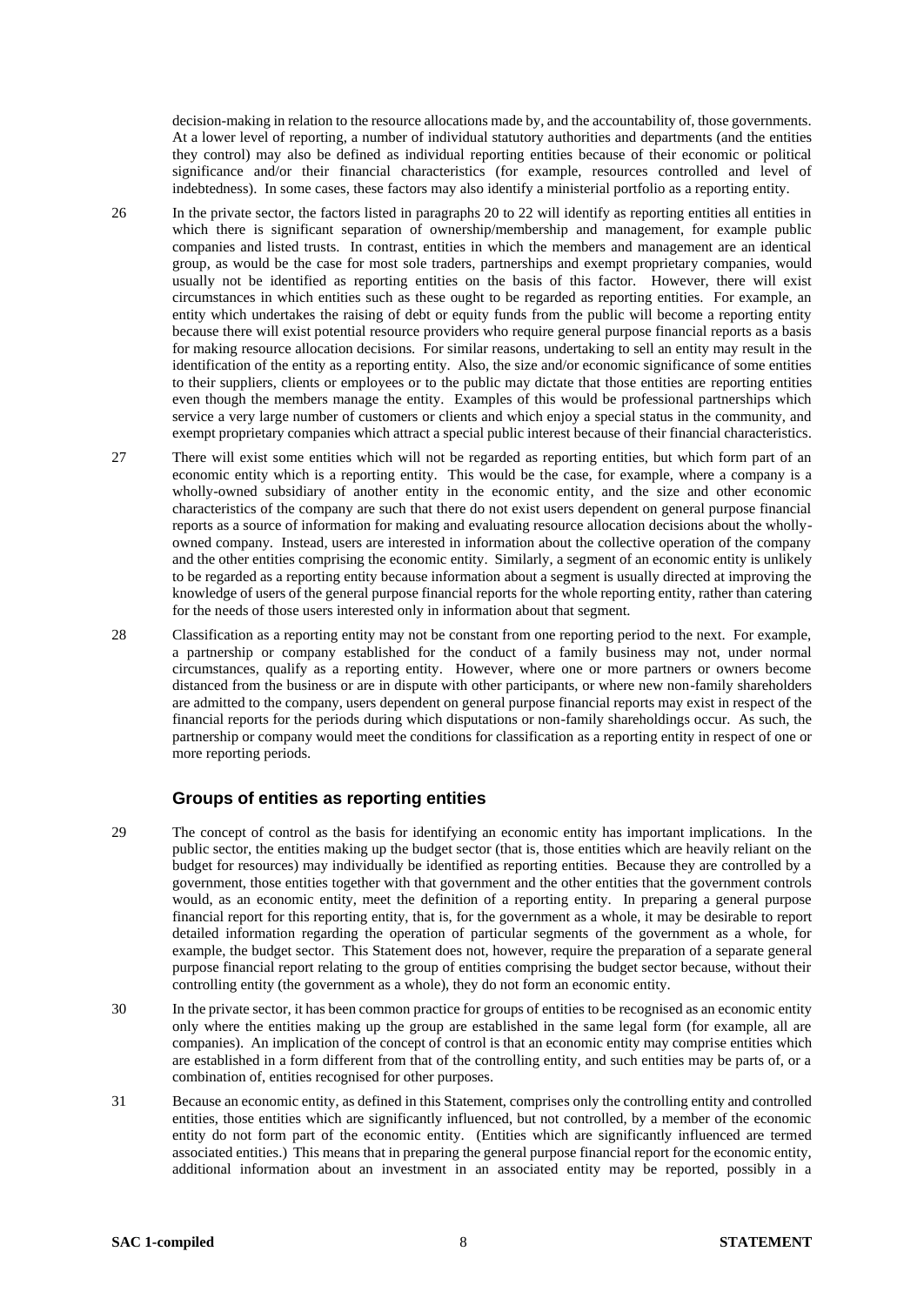supplementary form, but it would not be reported on the basis of the associated entity forming part of the economic entity.

32 The focus on user needs as the basis for determining the existence of a reporting entity implies that the fact that an economic entity (for example, a corporate group or a government) may be a reporting entity does not affect whether the controlling entity or any of the controlled entities are reporting entities in their own right.

### **Implications of the reporting entity concept for current practice**

33 It is likely that application of this Statement will result in substantial changes to current practice. For example, it will result in some partnerships, trusts, government departments, statutory authorities and other organisations that currently do not prepare general purpose financial reports being identified as reporting entities which therefore ought to prepare such reports in accordance with Statements of Accounting Concepts and Accounting Standards. Similarly, it will result in a government as a whole being identified as a reporting entity which therefore ought to prepare general purpose financial reports. Other entities, for example some private companies, which currently prepare general purpose financial reports may not meet the criterion for identification as reporting entities. This Statement would not, therefore, require such entities to prepare general purpose financial reports. In this regard, however, it should be noted that the fact that this Statement may not require a particular entity to prepare general purpose financial reports does not preclude other parties, for example, regulatory authorities and financial institutions, from imposing a requirement on that entity to prepare general purpose financial reports.

### **Implications of the Reporting Entity Concept for Differential Reporting**

- 34 Statements of Accounting Concepts and Accounting Standards are applicable to all entities which prepare general purpose financial reports. It is sometimes proposed that certain entities should be permitted to depart from all or certain of these Statements and Standards in the preparation of their financial reports. This notion is referred to as differential applicability of Statements of Accounting Concepts and Accounting Standards, or differential reporting.
- 35 Bases that have been proposed for identifying the entities which should be permitted to depart from these Statements and Standards are:
	- (a) the size of the entity that is, entities classed as small in relation to certain size benchmarks, based on any combination of turnover, assets and number of employees, would be permitted to depart;
	- (b) ownership characteristics for example, privately-owned entities would be permitted to depart, whereas publicly-owned entities would not be permitted to depart; and
	- (c) a combination of size and ownership characteristics for example, privately-owned entities which are classed as small would be permitted to depart from the Statements and Standards.
- 36 In this Statement the need to prepare general purpose financial reports is linked to the existence of users dependent on those reports as a basis for making and evaluating resource allocation decisions. The existence of users dependent on general purpose financial reports is not determined by either the size or the ownership characteristics of an entity. Accordingly, the bases outlined in paragraph 35 are not supported by this Statement. However, the reporting entity concept enunciated herein embodies a concept of differential reporting in that certain entities will not be identified as reporting entities and thus would not be required to prepare general purpose financial reports or comply with Statements of Accounting Concepts and Accounting Standards in the preparation of other financial reports. The entities which need not prepare general purpose financial reports are those in respect of which it is reasonable to expect that users dependent upon information contained in general purpose financial reports for making and evaluating resource allocation decisions do not exist.
- 37 As paragraphs 24 to 28 outline, it is likely that some types of entities will be identified as reporting entities by this Statement, while others will not. Accordingly, in most instances the following private sector entities are unlikely to be required by this Statement to prepare general purpose financial reports: sole traders, partnerships, privately-owned companies and trusts other than those where funds are subscribed by the public. There may be some instances when it is considered necessary or desirable that a general purpose financial report about an entity in these categories be prepared, for example when a privately-owned company intends to raise funds from the public. In these circumstances the report is required to comply with all Statements of Accounting Concepts and Accounting Standards. In the public sector, although most government departments and statutory authorities are likely to be required to prepare general purpose financial reports, the financial characteristics of some authorities and government agencies will mean that they will not be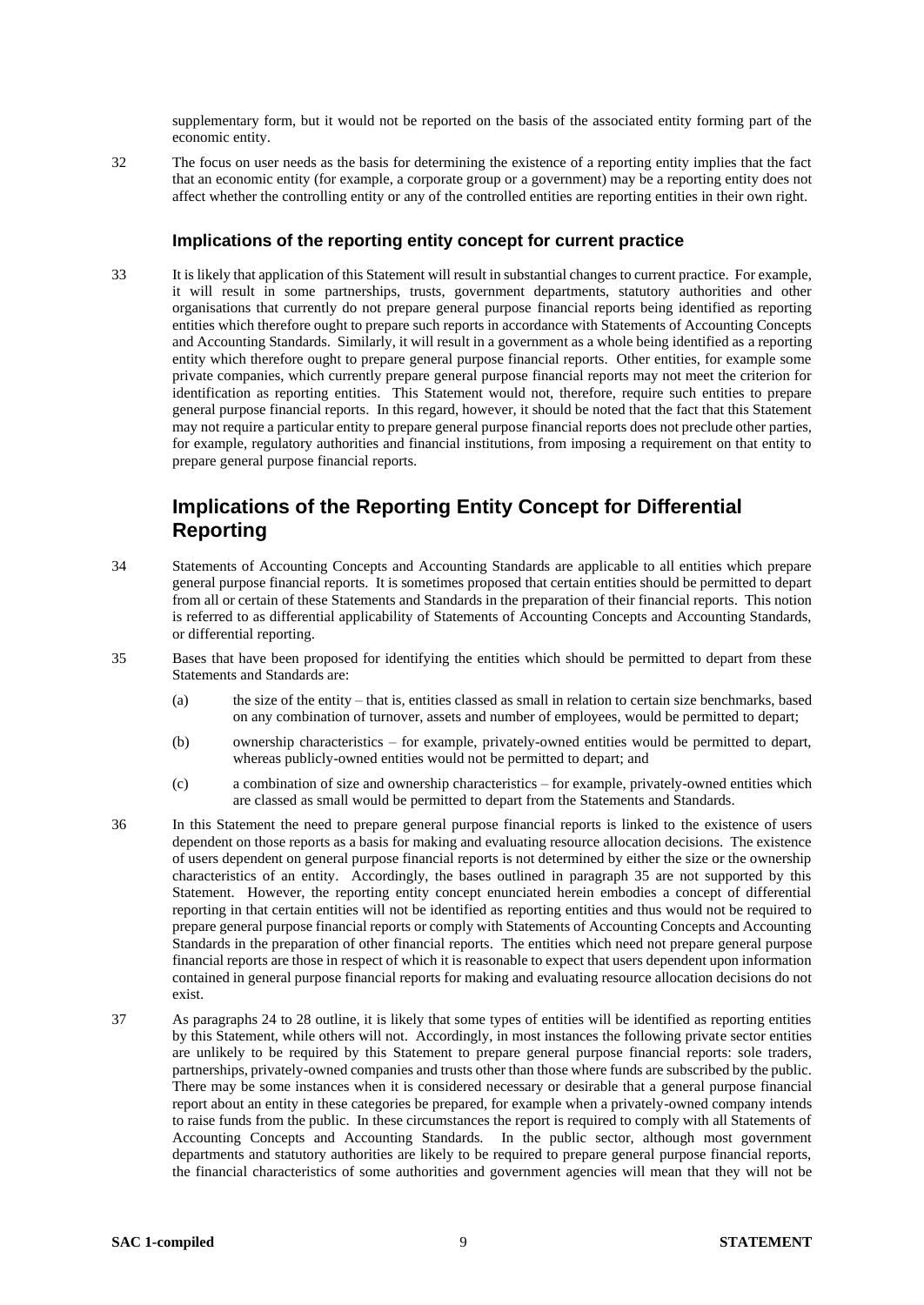required by this Statement to prepare such reports. Types of entities which always would be identified as reporting entities and types of entities that are or are not likely to be identified as reporting entities are indicated in Professional Statement APS 1 "Conformity with Statements of Accounting Concepts and Accounting Standards", issued by the Australian Society of Certified Practising Accountants and The Institute of Chartered Accountants in Australia.

### **Accounting Concepts**

### **Discussion and Definitions**

- **38 The following concepts shall be interpreted in the context of paragraphs 1 to 37 of this Statement.**
- **39 Paragraph 6 (definitions) shall be read as forming part of the accounting concepts set out in this Statement.**

# **Concept of the Reporting Entity**

**40 Reporting entities are all entities (including economic entities) in respect of which it is reasonable to expect the existence of users dependent on general purpose financial reports for information which will be useful to them for making and evaluating decisions about the allocation of scarce resources.**

### **Preparation of general purpose financial reports**

**41 Reporting entities shall prepare general purpose financial reports. Such reports shall be prepared in accordance with Statements of Accounting Concepts and Accounting Standards.**